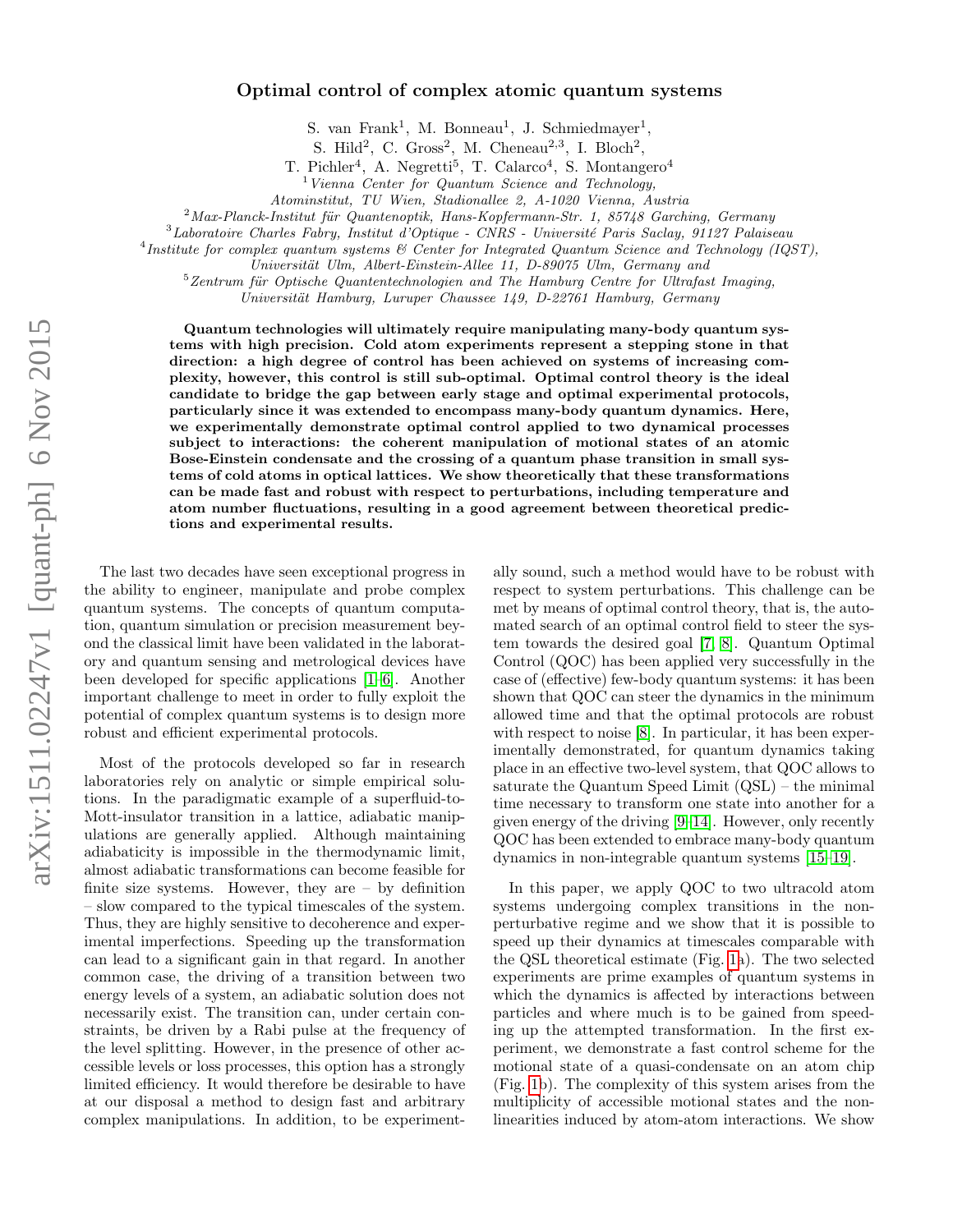

<span id="page-1-0"></span>Figure 1. a) The CRAB optimal control applies a first control field  $V_{\text{guess}}(t)$  to a numerically simulated experiment. Taking into account experimental constraints, it optimizes the control field relying on the figure of merit  $F$  after time evolution. The final control field obtained after optimization,  $V_{\text{OPT}}(t)$ , optimally steers the system in the minimal possible time  $T_{\text{OPT}}$  compatible with the theoretical and experimental limitations.

b) Vienna atomchip experimental setup: illustration of the experimental setup with the atomchip (top) used to trap and manipulate the atomic cloud (middle) and the light sheet as part of the imaging system (bottom). The trapping potential, centered on a DC wire, is made slightly anharmonic by alternating currents in the two radiofrequency (rf) wires. It is then displaced (black arrow) along the optimal control trajectory  $V_{\text{OPT}}(t)$ , using an additional parallel wire located far away from the DC wire and carrying a current proportional to  $V_{\text{OPT}}(t)$ . By this mechanical displacement of the wavefunction, a transition is realized from the ground to the first excited state of the trap. The atomic cloud is imaged after a 46 ms time-of-flight.

c) Garching lattice experiment setup: an optical lattice is applied along an array of tubes and drives the superfluid to Mottinsulator transition with one atom per site (top) following the optimized control field  $V_{\text{OPT}}(t)$  (black arrows). The distribution of atoms in the Mott regime is probed by fluorescence imaging through a high-resolution microscope objective with single-site resolution and single-atom sensitivity (bottom right).

that, using a mean-field Gross-Pitaevskii representation of the system, QOC is successful at optimizing state transformations or state preparation, making it a versatile tool for potential quantum information processing applications. Following an optimized non-trivial trajectory, we achieve theoretical and experimental infidelities below 1% on a timescale on the order of the QSL. In the second experiment, we experimentally speed up the crossing of the one-dimensional superfluid Mott-insulator (SF-MI) quantum phase transition of cold atoms in an optical lattice (Fig. [1c](#page-1-0)). This experiment is the first example of QOC applied to quantum phase transitions and might have implications to improve the efficiency of future adiabatic quantum computation protocols. It also shows the power of QOC to efficiently treat many-body dynamics: the optimal quantum phase transition crossing is about one order of magnitude faster than the adiabatic protocol while maintaining the same final state fidelity.

As we will show, the optimal transformations we engineer are in general robust with respect to moderate fluctuations of the systems' parameters, finite temperature and atom number fluctuations, a fundamental requirement for a successful application of optimal protocols to experimental systems.

# OPTIMAL CONTROL AND QUANTUM SPEED LIMIT

A typical optimal control problem is defined as follows: given a dynamical law which defines the time evolution of the system state  $\rho$  and depends explicitly on an external control field  $V(t)$ , one looks for the optimal control field  $V_{\text{OPT}}(t)$  such that a quantity of interest the figure of merit  $F(V(t))$  — is extremized (Fig. [1a](#page-1-0)). In the following, among the different algorithms that have been successfully developed to perform QOC processes [\[8,](#page-10-3) [20\]](#page-11-0), we will exploit an approach recently introduced by some of us [\[15,](#page-10-6) [21\]](#page-11-1): the Chopped RAndom Basis (CRAB) optimization. This approach has been specifically designed to solve optimal control problems where the access to the knowledge of the system properties is limited and/or the computation of the figure of merit is highly demanding (see appendix A for details): for example when using tensor network methods [\[22,](#page-11-2) [23\]](#page-11-3), multi-configuration time-dependent Hartree Fock methods [\[24–](#page-11-4)[26\]](#page-11-5), or in a closed-loop setting whenever the optimization is performed directly as part of the experimental cycle [\[16\]](#page-10-8).

Despite the successes of QOC, there are fundamental limitations that clearly cannot be overcome. One of the most fundamental ones is related to the energy-time uncertainty – the QSL. It accounts for the fact that the system's finite energy defines a minimal time-scale needed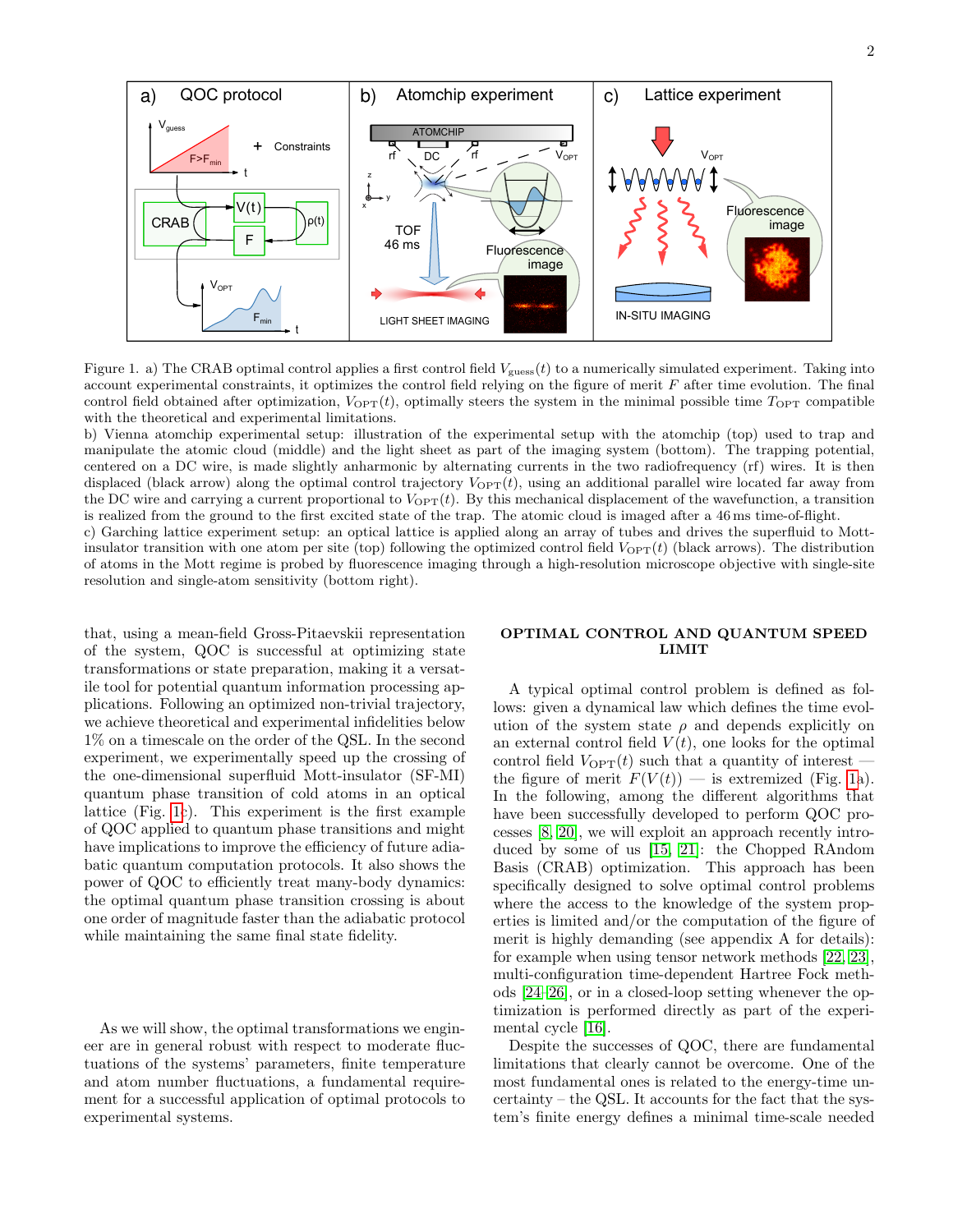for the system to react [\[9\]](#page-10-4). The simplest instance of such fundamental limit is, in a two-level system, given by the Rabi frequency which provides a lower bound for the time needed to perform a transition between the levels. More generally, it can be proven that the time needed to perform a given transformation between two states is bounded by  $T \ge d(\rho_i, \rho_f)/\overline{\Lambda}$ , where  $d(\rho_i, \rho_f)$  is the distance between the initial and the final states, and  $\overline{\Lambda}$  is the time-averaged p-norm of the Liouvillian [\[9–](#page-10-4)[13\]](#page-10-9). Whenever the previous bound is saturated, the system is said to be driven at the QSL [\[27\]](#page-11-6). An independent heuristic estimate of the QSL can be provided by solving the (constrained) optimal control problem at different total times T for fixed control field strength: the minimal time needed to reduce the figure of merit below some critical threshold can be defined as the QSL of the process. It has been shown in a few cases that these two definitions coincide [\[26–](#page-11-5)[28\]](#page-11-7).

The functional dependence with the total time T of the final figure of merit depends on the specific system considered: if the time-optimal transformation follows the geodesic in the Hilbert space between the initial and the final (orthogonal) state at maximum constant speed, the final figure of merit is given by  $F(T)/F(T = 0) =$  $\cos^2(\pi T/(2T_{\rm QSL}))$  [\[26–](#page-11-5)[28\]](#page-11-7) for  $T \leq T_{\rm QSL}$ . This simple formula allows then to estimate the QSL by means of a oneparameter fit according to the previous definition. It can be either directly applied or adapted, as we will show in the two optimal processes studied. Finally, when applying this approach to describe any experimental setup, one should take into account the deviations from the idealized theoretical model and the concrete measurement capabilities, which introduce a limited distinguishability between states (in terms of any measurable quantity): hereafter we choose as optimal total duration of our experiments  $T_{\text{OPT}} < T_{\text{QSL}}$ , the minimal time where the figure of merit reaches the minimum compatible with the experimental resolution.

In summary, in the following we perform a numerical CRAB optimization for different final times T of two complex dynamical processes (illustrated in Fig. [1b](#page-1-0)-c), from which we obtain a theoretical estimate of  $T_{\text{OPT}}$  and the corresponding optimal control fields, which we use successfully to experimentally manipulate the system at a timescale compatible with the QSL.

## FAST MANIPULATION OF THE MOTIONAL STATE OF A BEC ON AN ATOM CHIP

The first system for which we demonstrate timeoptimized driving is a one-dimensional (1D) Bose-Einstein condensate (BEC) of Rubidium 87 atoms on an atom chip, performed at the Technische Universität Wien. Optimal control is used to perform coherent transfers between eigenstates of the transverse confining potential. Such transfers are tools for probing nonequilibrium quantum dynamics and studying decay processes from excited eigenstates, for example the emission of twin-atom beams [\[29\]](#page-11-8). Furthermore, coherent manipulation of non-classical motional states allows performing interferometric sequences with these states [\[30\]](#page-11-9), and opens perspectives for quantum information operations. For the useful implementation of such operations, as well as to separate the timescales of state initialization and of decay processes, the duration of the optimal control transfers is key. We characterize here the QSL for a full population transfer from the ground to the first excited state, and implement experimentally the predicted shortest possible transfer which allows keeping high transfer efficiency.

The atom chip used in this experiment consists of setups of micro-fabricated structures on a surface, generating magnetic fields to trap neutral atoms [\[31\]](#page-11-10). They can produce strongly confining potentials and allow for very precise manipulation of the atoms. These capacities [\[31\]](#page-11-10) are here exploited to produce a well-defined transversally anharmonic potential and to accurately displace the trapping potential along the anharmonic direction, following a trajectory designed by QOC. To realize transfers between the BEC motional states, the anharmonicity is necessary as it lifts the degeneracy between the levels and allows transfers to specific eigenstates of the trap or superpositions thereof. It also induces a coupling between center-of-mass motion and intrinsic motion of the BEC [\[32\]](#page-11-11). There is no trivial way to perform these transfers fast, due to the presence of interactions and higher energy levels. In order to constrain the dynamics into the two-level system formed by the initial and target states, the minimum duration for a Rabi driving field — a weak amplitude, sinusoidal displacement at the level spacing frequency — should be defined by the detuning between the level spacings, which is on the order of 0.6 kHz. This simple picture is complicated by the interactions, which shift the energy levels and are also responsible for population transfers between eigenstates. The required driving time, obtained from numerical simulations, exceeds 9 ms. This is much longer than the timescale of interaction-induced decay into twin-atom beams, about 3 ms for our typical atom number [\[29\]](#page-11-8). Therefore, although the initial and final states can be described in a two-level model, the time-optimal transfer trajectory is expected to involve higher motional states. Designing the necessary complex driving fields thus requires the use of QOC.

As long as the decay processes can be neglected, there is no coupling between the different axes of the potential and the steering dynamics can be described by considering only the transverse y-direction along which the potential is displaced. Thus, in a mean-field approach, the dynamics of the condensate can be described by an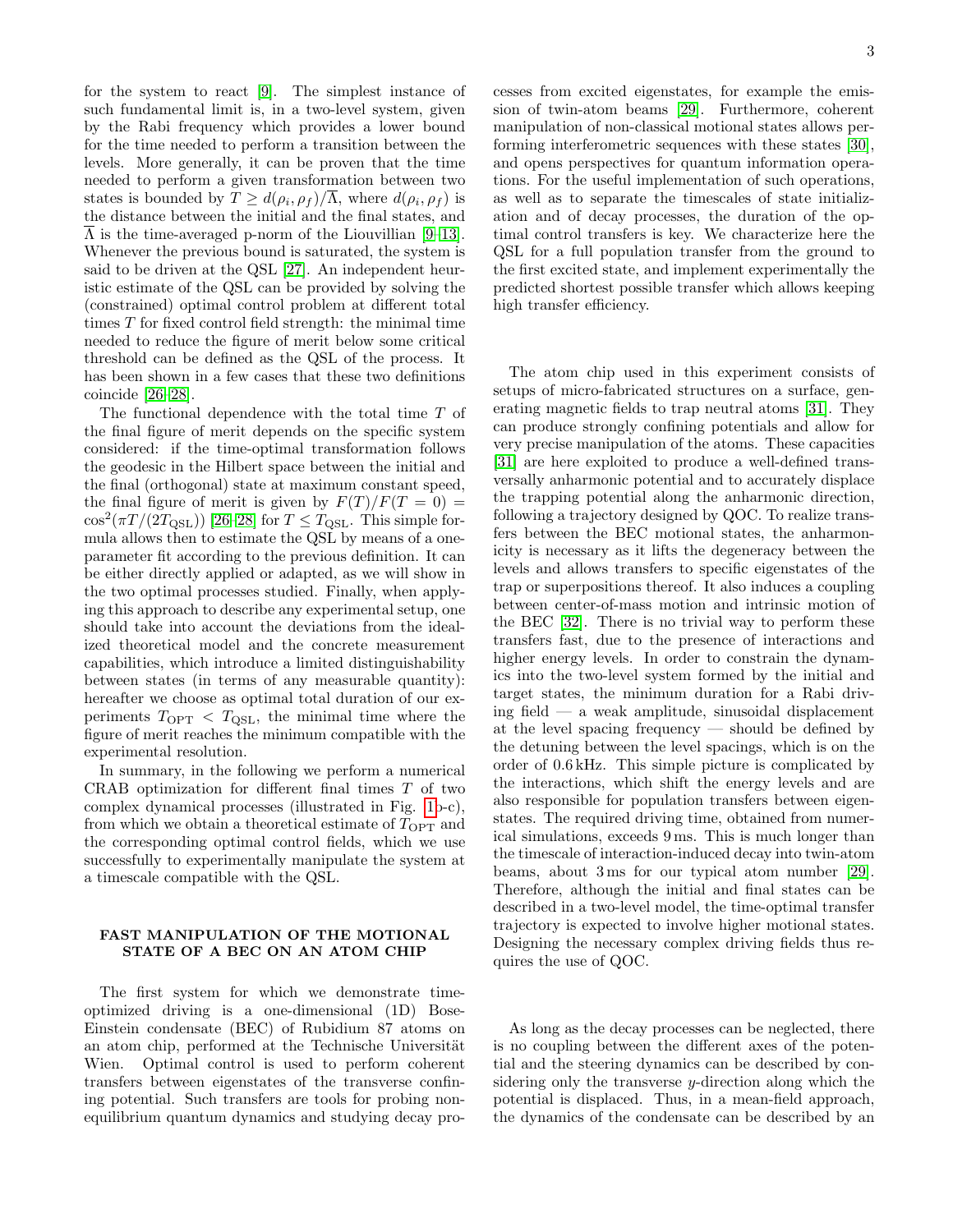

<span id="page-3-0"></span>Figure 2. a) Theoretical prediction of the infidelity  $F_1$  as a function of the transformation time T achieved by optimal driving of the ground-to-first-excited state transfer for  $N = 700$  (blue squares). The blue solid lines are fits of the numerical results according to  $\alpha \cos^2(\beta T)$  with  $\alpha \simeq 1, 0.56$  and  $\beta \simeq 7.35, 1.18$  (left and right curve respectively). The green region represents the minimum measurable infidelity in our present experiment. Insets: modulus squared of the evolved wave function (orange area) at  $T = 0.15$  ms and at the final time  $T = 1.09$  ms (upper and lower panels), initial and goal states probability distributions are shown as reference (dashed blue and red lines).

b) Optimal control fields for transformation times  $T = 1.09$  ms for  $N = 1,700$  and 7000 atoms obtained via full CRAB optimization (respectively red, blue, and yellow line). Inset: Fourier spectrum of the optimal control field for  $T = 1.09$  ms and  $N = 700$  (blue solid line). The vertical lines correspond to single particle transitions from the ground state (red).

effective 1D Gross–Pitaevskii equation (GPE):

$$
i\hbar \frac{\partial \psi(y,t)}{\partial t} = \hat{H}_{\text{gp}}[\psi]\psi(y,t),
$$
  

$$
\hat{H}_{\text{gp}}[\psi] = \left[ -\frac{\hbar^2}{2m} \frac{\partial^2}{\partial y^2} + V(y,t) + g_{\text{1D}} N |\psi(y,t)|^2 \right],
$$
  
(1)

with  $N$  being the number of atoms in the quasicondensate and  $g_{1D} = g_{1D}(N)$  an effective 1D coupling constant for the displacement direction  $y$  (see appendix B) [\[33\]](#page-11-12). The potential along  $y$  can be well approximated by  $V(y,t) = p_2 [y - \lambda(t)]^2 + p_4 [y - \lambda(t)]^4 + p_6 [y - \lambda(t)]^6$ , where  $\lambda(t)$  is the control field and  $p_2$ ,  $p_4$ ,  $p_6$  are fitting parameters of the trapping potential (see appendix C).

The system is initially prepared in the ground state  $\phi_0(y)$  of the trap  $V(y, 0)$  with N interacting bosons, and the target state is chosen as the corresponding first excited state  $\phi_1(y)$ . The relevant figure of merit is the infidelity  $F_1 = 1 - \left| \int_{\mathbb{R}} dy \, \phi_1^*(y) \psi(y, T) \right|$ <sup>2</sup>, where  $\psi(y,T)$ is the final state of the system.

We perform a CRAB optimization including the limited bandwidth of the electronics and the maximum possible trap displacement  $\lambda_{\text{max}} = 1 \,\text{\mu m}$ . The results for different transformation times  $T$  are reported in Fig. [2.](#page-3-0) The infidelity  $F_1$  decays monotonically with one inflexion point, which we interpret as the crossover between two characteristic timescales. Indeed, within the fastest timescale (about 0.15 ms) the optimal solution is to perform an almost rigid translation of the initial wave packet, which maximizes the overlap with one of the two

<span id="page-3-1"></span>lobes of the first excited state of the trap (see upper inset in Fig. [2a](#page-3-0)). This results from the fact that simply displacing the initial ground state already yields a figure of merit of about  $60\%$ . Solving the full problem obviously requires to modify the wavefunction shape (lower inset in Fig. [2a](#page-3-0)) by means of more complex manipulations of the system parameters, over a longer time. This optimal dynamics has also a geometric interpretation: it is composed by two optimal transitions, the first between the initial state and the intermediate one depicted in Fig. [2a](#page-3-0) (upper inset), and the second between the latter and the goal state. Each transformation displays a monotonic decay of the final figure of merit  $F_1$  as a function of the transformation time T, which can be fitted via a  $\cos^2(T)$ decay (blue lines in Fig. [2a](#page-3-0)), that is, they are compatible with two concatenated optimal transformations at the QSL.

In summary, the optimal process taking into account experimental constraints and finite measurement precision (on the order of  $1\%$ , indicated by the green interval in Fig. [2a](#page-3-0)) lasts  $T_{\text{OPT}} \simeq 1.09 \,\text{ms}$  and reaches an infidelity  $F_1 \simeq 0.005$ . This time-optimal transfer is about five time shorter than previously achieved [\[29,](#page-11-8) [34\]](#page-11-13). The corresponding optimal control field for  $N = 700$  atoms is shown in Fig. [2b](#page-3-0) (blue line). This control field was used as an initial guess for optimizing two other pulses, for different atom numbers  $N = 1$  and 7000. As shown in Fig. [2b](#page-3-0), the resulting pulses have similar shape but with clear deviations.

To investigate the composition of the optimal transfer control field and gain some physical insight into it,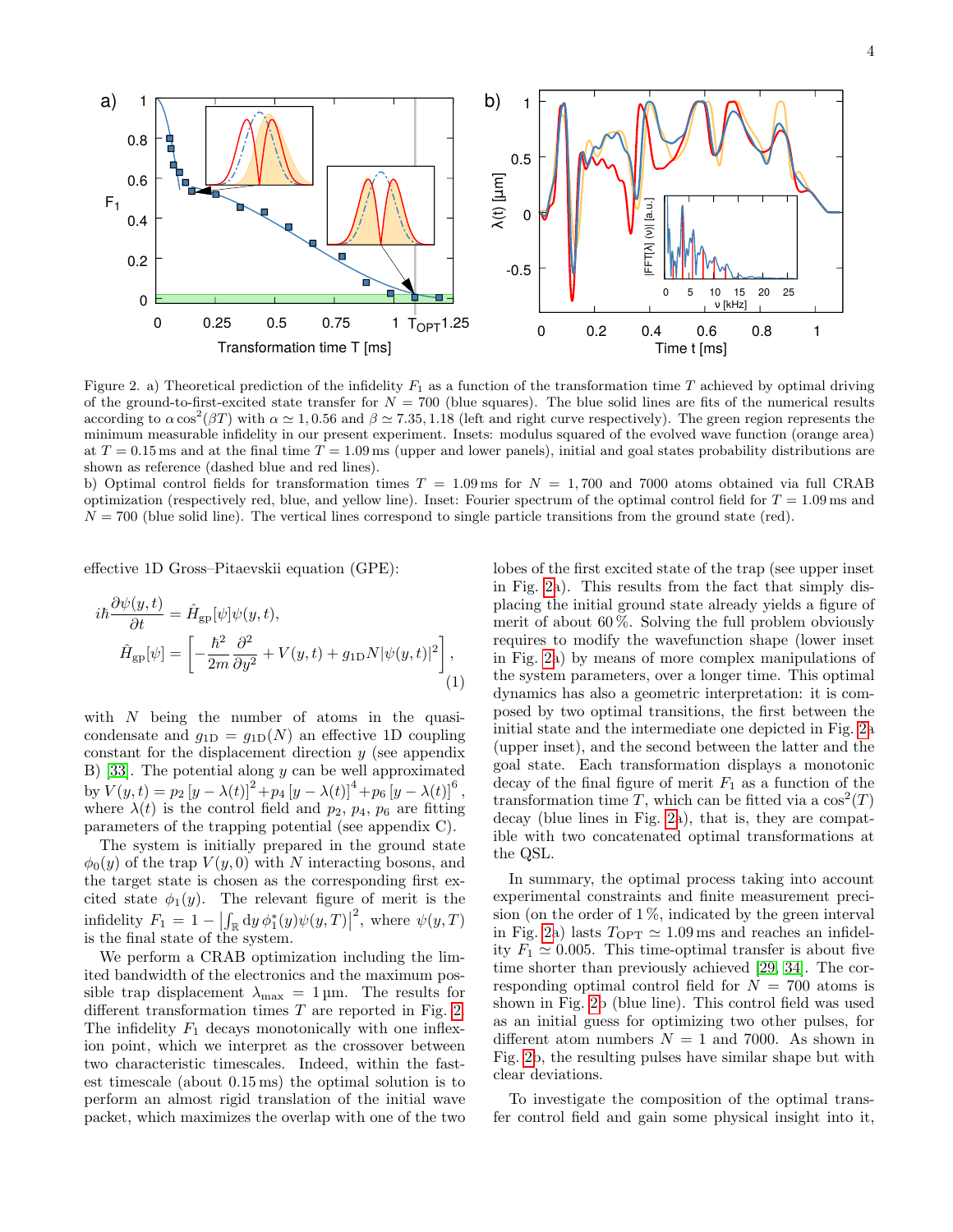

<span id="page-4-0"></span>Figure 3. a) Theoretical predictions for the final infidelity  $F_1$  as a function of the atom number when using the control fields optimized for 700 atoms. The shown numerical results are obtained for total transformation times  $T = 1.09, 5.01$  ms (blue and red lines) and are compared to experimental results (circles) obtained with the optimal control field for  $T = 1.09$ ms. b) Transverse distribution after time-of-flight during the optimal process  $(t < T_{\text{OPT}})$  and after  $(T_{\text{OPT}} < t < 2 \text{ ms})$  for  $N = 700$ : experiment (center), corresponding GPE simulation (left) and residual difference (right). The gray horizontal line highlights TOPT.

we performed a Fourier analysis of the optimal control field for  $T_{\text{OPT}}$  and  $N = 700$  atoms, shown in the inset of Fig. [2b](#page-3-0). Frequencies beyond ∼ 25 kHz do not play any relevant role. For lower frequencies, the spectrum has a rather continuous behavior with some prominent peaks. We compared the structure of the spectrum with the transitions of the single particle Hamiltonian (vertical lines in the inset). It appears that the main peaks are close to single-particle transitions from ground state to excited states, showing that many eigenstates of the potential are involved in the transfer dynamics. However, not all peaks could be clearly matched with a single physical transition, either single particle or a collective Bogoliubov excitation, see Eq. [3](#page-9-0) in appendix B (not shown in the inset of Fig. [2\)](#page-3-0). This analysis emphasizes the complexity of the optimized control field and also the difficulty of engineering and understanding these optimized control fields in intuitive ways.

The optimal control field obtained above, although promising, would be useless if it were not stable against experimental fluctuations. In the present experiment, atom number fluctuations are the main source of perturbation. In normal conditions, fluctuations of the order of 10 %−20 % of the atom number are unavoidable. Therefore, we checked the stability of the optimal process described above against fluctuations of the number of atoms N. The numerical results are reported in Fig. [3a](#page-4-0), for different atom numbers and different transformation times T, one corresponding to the optimal time  $T_{\text{OPT}}$  and another one about five times as long, comparable with the transformation time used in the experiment of Ref. [\[29\]](#page-11-8). As can clearly be seen, the slower process results in a better theoretical infidelity  $F_1$  at  $N = 700$ ; however its sensitivity against atom number fluctuations is much higher,

due to the fact that the effects of atom interactions are integrated over a longer time. Eventually, for atom number fluctuations above  $20\%$ , the performances of the slower optimal protocols become even worse than those of the faster ones. In order to further investigate the effects of atom interactions, we also simulated the application of the the optimal control field computed for  $N = 1$  to the interacting system. We obtained for the optimal time an infidelity  $F_1 = 0.07$ , an effect that becomes much worse for the long pulse, with  $F_1 = 0.25$ . This result reflects again the fact that the effects of interactions accumulate with time, but also that interactions must be taken into account to obtain good results, including at the optimal time.

#### Experiments

We describe the experimental test of the optimal process engineered theoretically in the previous section. A BEC is prepared in the transverse ground state of an elongated potential. As illustrated in Fig. [1b](#page-1-0), the BEC is trapped and manipulated by current-carrying wires on an atom chip. At any point during the manipulation sequence or after it, the atomic ensemble can be released from the trap and imaged when it crosses a light sheet after a time-of-flight (for details on the experimental setup and sequence, see appendix C) [\[35\]](#page-11-14). The profiles of the transverse atomic distribution after time-of-flight are then stacked to construct an image of the time evolution of the transverse momentum distribution during the transfer to the first excited state (Figure [3b](#page-4-0), middle panel). Figure [3b](#page-4-0) shows a typical experimental result and comparison to simulations: the image in the middle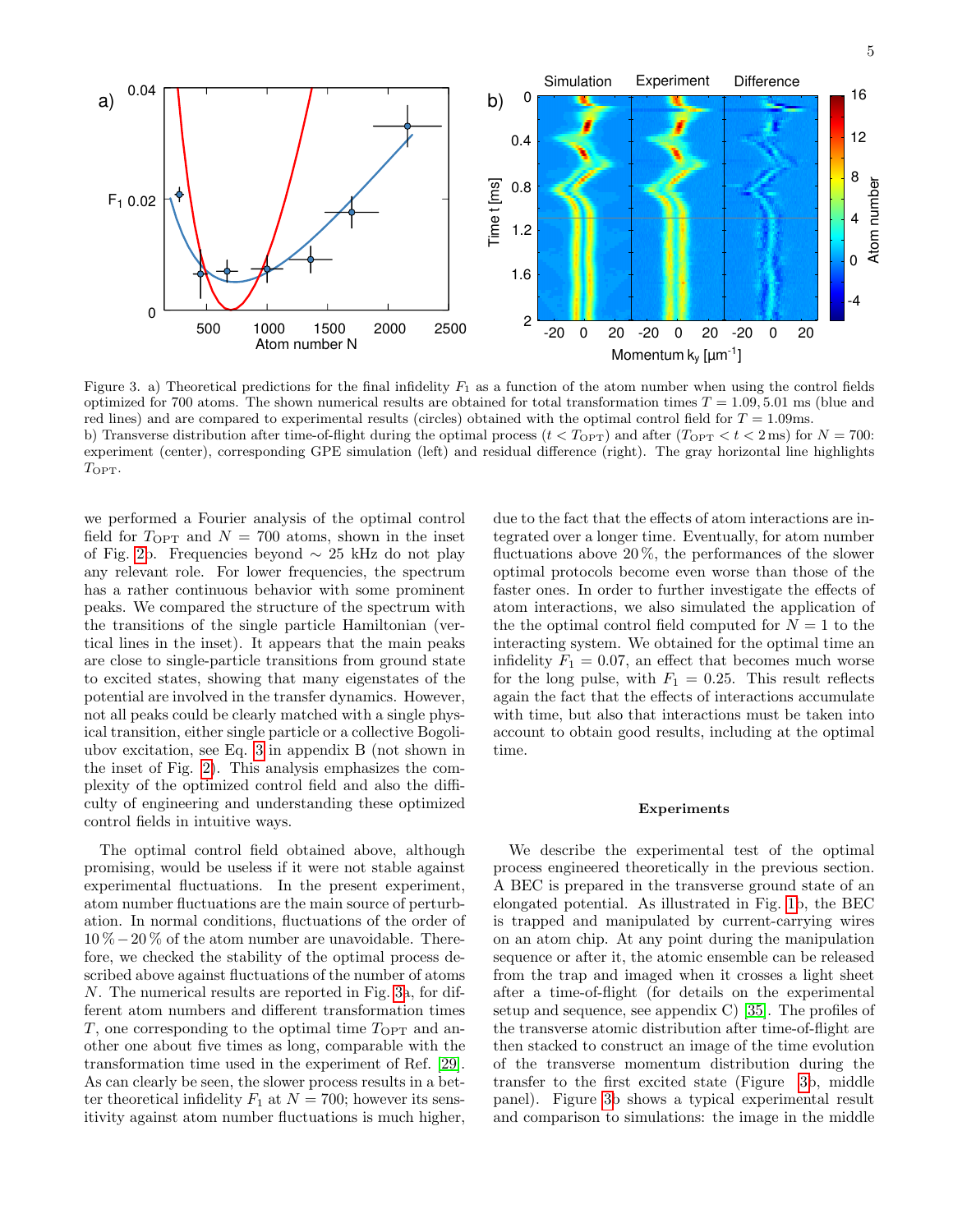

<span id="page-5-0"></span>Figure 4. a) Theoretical prediction of the optimal figure of merit  $F_2$  as a function of the control field duration T (blue squares). The blue solid line is a fit determining the QSL, the crossing point between the numerical result and the green region (estimated experimental limitations) defines the optimal time  $T_{\text{OPT}} = 12.0(2)$  ms (gray vertical line). The red square displays the final  $F_2$ for the fast linear control field.

b) Theoretical prediction for the final atom number fluctuation in the center of the trap  $\Delta n_{L/2}^2(T)$  for different atom numbers N for the linear (red) and optimal (blue) control fields. The optimized control field works best for 16 atoms, but a small deviation only slightly decreases the figure of merit (blue). The linear ramp results in a higher figure of merit for all atom numbers (red).

c) Lattice ramps used in the experiment. Top: the lattice is first slowly ramped to  $3 E<sub>r</sub>$  (grey) before either the fast linear control field (red) or fast optimized control field (blue) is applied. The typical adiabatic control field (yellow) is much longer. Bottom: magnification of the comparison between the linear (red) and the optimal control field (blue).

represents the experimental transverse momentum distribution (fluorescence measurement results) as it evolves in time, starting from the beginning of the transfer field. This can be qualitatively compared with the GPE numerical simulation (left panel), or more quantitatively by plotting their difference (right panel). The transfer efficiency is inferred from the evolution of the momentum distribution after the application of the control field, e.g. after  $T_{\text{OPT}} = 1.09 \,\text{ms}$ . This distribution is fitted with Gross-Pitaevskii equation simulations, where the fit parameter of interest is the population in the first excited state. Finally, this analysis yields a transfer efficiency of  $99.3(6)\%$ , corresponding to an estimated figure of merit  $F_1 = 0.7\% \pm 0.6\%$ , in excellent agreement with the theoretical prediction. We also repeated the experiment with the same control field for different atom numbers, obtaining a good agreement between theory and experiment over one order of magnitude of different atom numbers  $N$ , as shown in Fig. [3a](#page-4-0).

We therefore demonstrated that applying QOC to the atom chip system provides a fast, robust, and efficient method for state initialization and manipulation. This fast state manipulation allowed performing a Ramsey interferometer with motional states [\[30\]](#page-11-9). In the next section, we apply the same optimization algorithm to a different system, showing that the optimal steering demonstrated here is not dependent on this particular experimental setup or process, but it shall be expected in general.

## MOTT-INSULATING GROUND STATE OF BOSONIC ATOMS IN AN OPTICAL LATTICE

The phase transition between the superfluid (SF) and the Mott-insulating (MI) phase in cold atoms has been studied in different experiments [\[36\]](#page-11-15), and nowadays the MI state with typically unit filling is used, for instance, as a well-defined initial state for experiments simulating the dynamics of effective spin systems [\[37](#page-11-16)[–39\]](#page-11-17). These experiments start with a BEC and cross the phase transition to the desired MI state by slowly increasing the depth of the optical lattice. In an infinite-size homogeneous system these two states are separated by a quantum critical point and therefore cannot be adiabatically connected by varying the lattice depth. In typical experimental systems, however, the finite number of atoms and the presence of an additional confining potential turn the phase transition into a crossover, thereby opening the possibility for an adiabatic preparation of the MI ground state. Here we demonstrate that a faster, non-adiabatic optimal steering across the 1D SF-MI crossover, is possible. The optimized control field we engineer speeds up most of the ramp of the system by a factor of ten compared to the adiabatic protocol, from 120 ms to 12 ms, without measurable additional distortion of the final state.

The system we use is composed of parallel tubes containing on average 16 Rubidium 87 atoms each. An optical lattice of depth  $V(t)$  is applied along these tubes. Each tube is described by the one-dimensional bosonic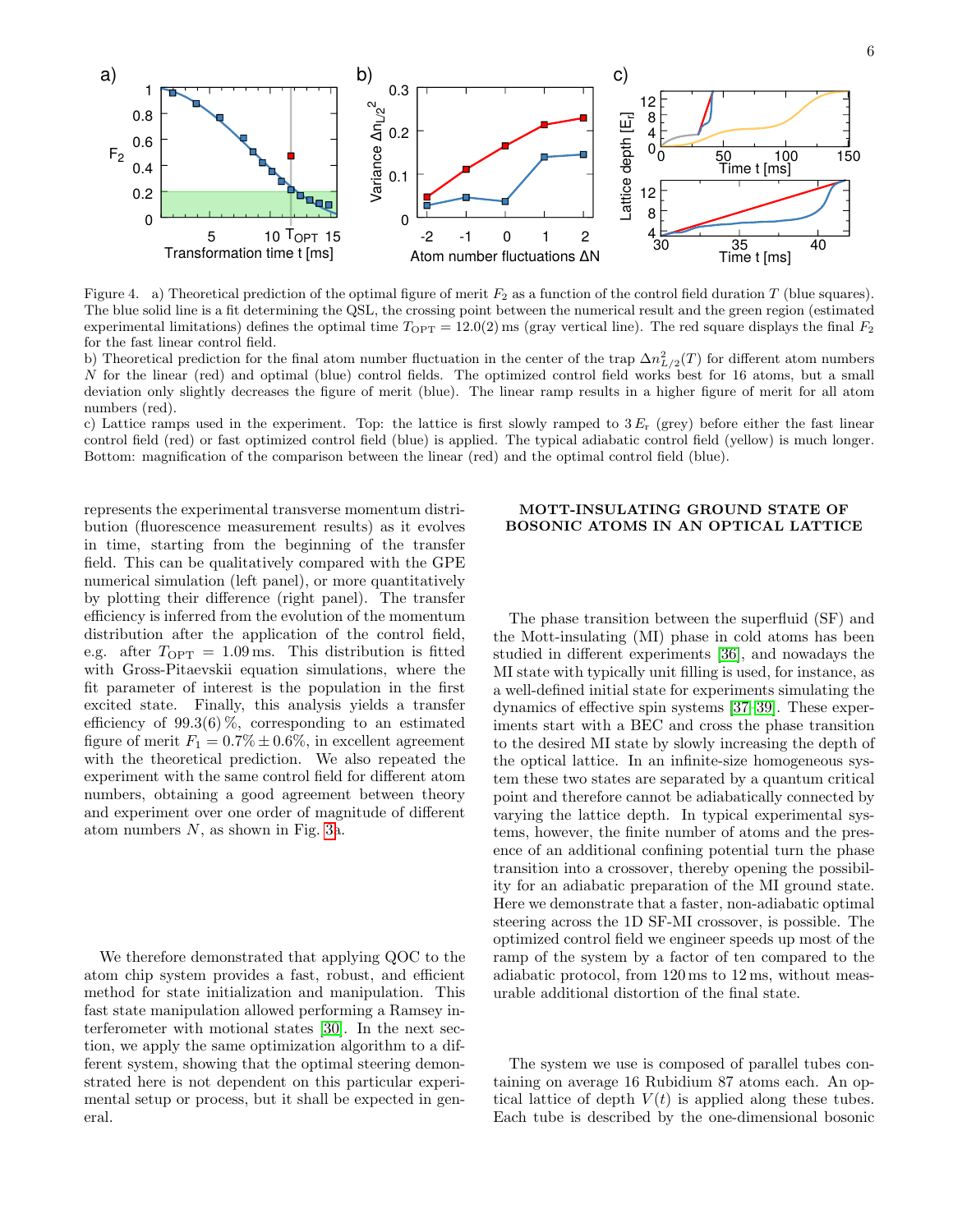Hubbard Hamiltonian [\[40\]](#page-11-18)

$$
\hat{H}_{\rm BH} = -J \sum_{i} \left( \hat{b}_{i}^{\dagger} \hat{b}_{i+1} + \hat{b}_{i+1}^{\dagger} \hat{b}_{i} \right) + \frac{U}{2} \sum_{i} \hat{n}_{i} (\hat{n}_{i} - 1) + \frac{1}{2} m \omega^{2} a_{\rm lat}^{2} \sum_{i} (i - i_{0})^{2} \hat{n}_{i} , \qquad (2)
$$

where the index  $i = 1, \ldots, L$  labels the lattice sites and  $i_0 = (L-1)/2$  the center of the trap, J is the tunnel coupling between neighboring sites,  $U$  is the on-site interaction strength,  $\omega$  denotes the harmonic confining potential, and  $a_{\text{lat}}$  the lattice spacing. The operator  $\hat{b}_i \, (\hat{b}_i^{\dagger})$ annihilates (creates) an atom at site i while  $\hat{n}_i = \hat{b}_i^{\dagger} \hat{b}_i$ counts the number of atoms at that site. In the absence of the harmonic confinement ( $\omega = 0$ ), the critical point of the SF-MI transition is located at  $U/J \approx 3.4$  [\[41\]](#page-11-19), corresponding to a lattice depth  $V_c = 4.5 E_r$ , where  $E_{\rm r} = (2\pi\hbar)^2/(8ma_{\rm lat}^2)$  is the recoil energy of the lattice and m the atomic mass of the atoms. All the presented theoretical results are obtained in the presence of a trapping frequency  $\omega = 2\pi \times 63.5$  Hz equal to the frequency measured in the experimental setup, and unless stated otherwise, simulating  $N = 16$  atoms in a lattice of  $L = 32$  sites.

The dynamics of the Hamiltonian [\(2\)](#page-6-0) is simulated via the time-dependent density matrix renormalization group algorithm (t-DMRG, see appendix D). The timedependent tunnel coupling  $J(t)$  and the on-site interaction energy  $U(t)$  are derived from the lattice depth  $V(t)$ by calculating the overlap integrals of the Wannier functions for the single-particle problem [\[40\]](#page-11-18). The bosonic Hubbard Hamiltonian, provided by Eq. [\(2\)](#page-6-0), is only a good description of the system for sufficiently large lattice depths (typically  $V > 3 E_r$ ). We therefore assume the system to be initialized at a lattice depth of  $3 E_r$  and we optimize the functional dependence in time of the lattice depth for a ramp ranging from  $3 E_r$  to  $14 E_r$  driving the SF-MI crossover.

The shape of the lattice depth  $V(t)$  is optimized for different transformation times T using the CRAB algorithm. The figure of merit we minimize is the rescaled average variance of the site occupancy in the center of the trap where we expect that the effect of the harmonic potential will be negligible and we could observe a MI state. That is,  $F_2(T) = \frac{1}{8} \sum_{i=L/2-4}^{L/2+4} \Delta n_i^2(T) / \Delta n_i^2(0)$  where  $\Delta n_i^2(t) = \langle \hat{n}_i^2(t) \rangle - \langle \hat{n}_i(t) \rangle^2$  and the sum runs over the eight sites at the center of the harmonic trap. The numerical figure of merit ranges from  $F_2(T=0) = 1$  to  $F_2 = 0$ for a perfect Mott-insulator, while any residual excitations at the final time will increase  $F_2(T)$ . Figure [4a](#page-5-0) displays the resulting optimal figure of merit  $F_2$  as a function of the transformation time T. As expected for an optimal crossing of a quantum phase transition [\[27\]](#page-11-6), the numerical results are accurately described by the curve  $F_2(T) = \cos^2(T/T_{\text{QSL}})$ , resulting in  $T_{\text{QSL}} = 17.3(2)$  ms. However, due to experimental limitations arising from the non zero temperature of the 1D tubes (green region

<span id="page-6-0"></span>

<span id="page-6-1"></span>Figure 5. a) Experimental mean parity profiles  $P_i$  resulting from the adiabatic (yellow points), optimized (blue points) and linear (red points) lattice ramps compared to the rescaled numerical results (blue and red lines). The short linear lattice ramp has a dip in the parity profile at the center due to nonadiabatic effects. Inset: magnification of the central part of the main panel. Standard deviations of the measured data are smaller than data points in the main plots and therefore only shown in the inset.

b) The red and blue shaded areas display the numerically computed atom number fluctuations for the linear and the optimized ramps.

in Fig. [4a](#page-5-0)) the optimal verifiable figure of merit corresponds to an optimal time  $T_{\rm OPT} \sim 12\, {\rm ms}.$ 

Before proceeding with the experimental verification of the optimal process, we investigate the robustness of the optimal process with respect to total atom number fluctuations. We show in Fig. [4b](#page-5-0) the final density fluctuations at the center of the trap  $\Delta n_{L/2}^2(T)$  under deviations  $\Delta N$  of the atom number up to more than  $10\%$ (i.e.  $\Delta N \pm 2$ ) in the system for the optimized lattice ramp (blue). For comparison, we also show the result of a linear lattice ramp of same duration (red). As before, the optimal process displays a rather high level of robustness: the density fluctuations remain similar for all atom numbers, however larger atom numbers lead to a larger amount of defects in the density distribution. The corresponding optimal lattice ramp  $V(t)$ , together with a linear ramp and the adiabatic one for reference, is displayed in Fig. [4c](#page-5-0). The optimal protocol has been computed only for a system prepared in the ground state of the initial Hamiltonian, but we show below that the insensitivity to atom number fluctuations also provides a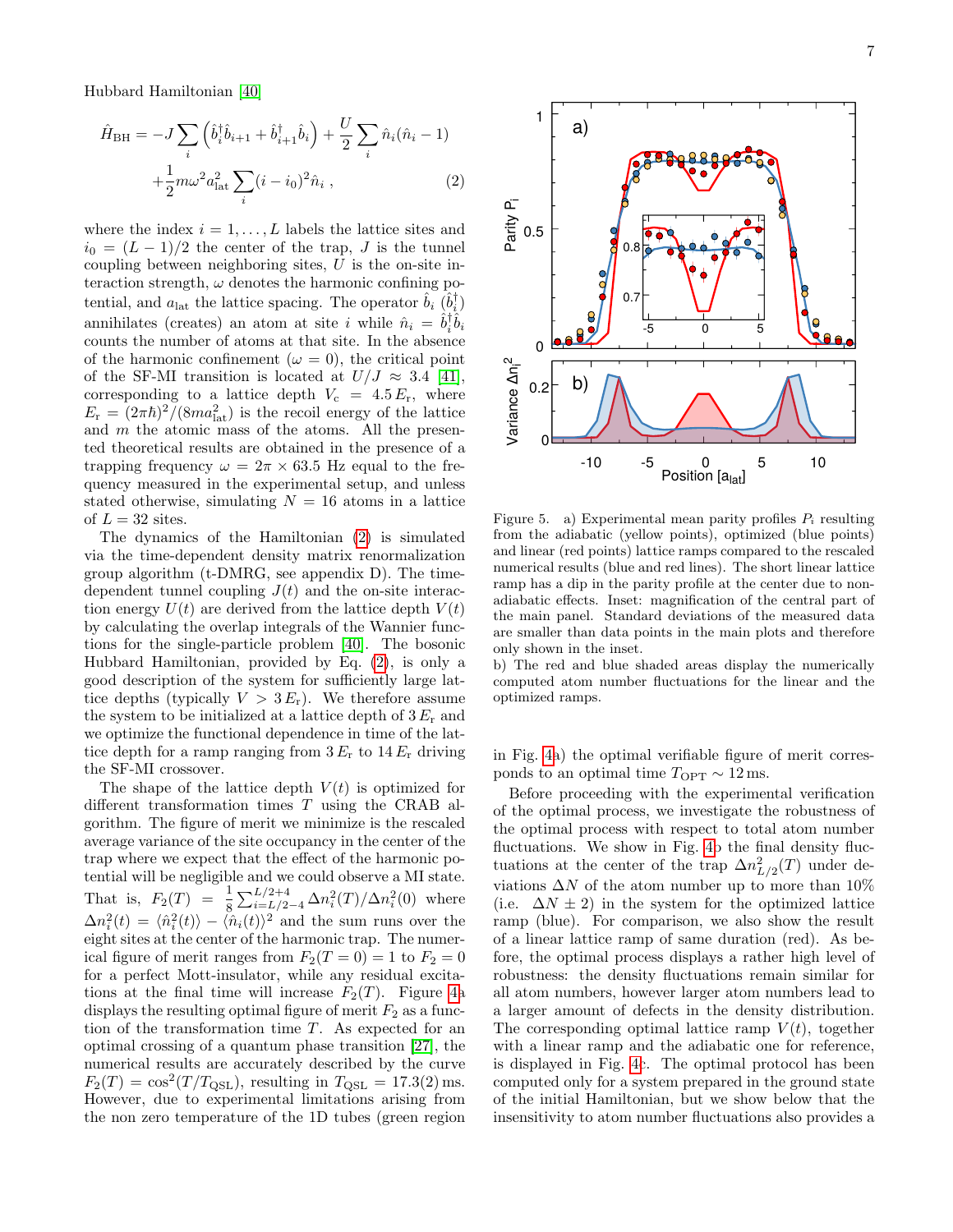certain immunity against a finite initial temperature of the system.

### Experiments

The experimental implementation of the theoretically predicted optimal protocol presented in the previous section was performed on the quantum gas microscope experiment at the Max-Planck Institut für Quantenoptik in Garching. At the beginning a two-dimensional degenerate gas of polarized Rubidium 87 atoms is produced in a single anti-node of a vertical optical lattice (period  $a_{\text{lat}} = 532 \text{ nm}$ ) [\[42,](#page-11-20) [43\]](#page-11-21) (see appendix E). By slowly ramping up an additional optical lattice along the y-axis, the system is divided into about 10 decoupled onedimensional tubes (both lattices had a depth of  $20 E_r$ ). A third optical lattice  $(x\text{-axis})$ , perpendicular to the other two, is used to drive the system from the SI to the MI phase by varying its depth  $V(t)$  over time. The initial number of atoms is tuned to result in a lattice filling of one in the insulating phase, corresponding to about  $N = 16$  atoms in the central tubes. At the end of this ramp, the density distribution is 'frozen' by rapidly raising all three lattice depths to  $\sim$  80  $E_r$ . Finally, the on-site parity projected atom density is detected by fluorescence imaging [\[42\]](#page-11-20).

The usual adiabatic crossing of the phase transition in two dimensions to the MI phase uses a double s-shaped ramp where the slope is minimum at the phase transition. Here we use a similar ramp for the one-dimensional systems as a reference point (see yellow line in the upper panel of Fig. [4c](#page-5-0)). Each s-shaped ramp has a duration of 75 ms and the step is centered around the critical lattice depth of  $V_c$ . This adiabatic preparation leads to an average parity of the site occupancy of 0.80(1) in the center of the trap. This means that  $80\%$  of the sites are filled initially with one atom, the rest being either empty or filled with two atoms (the probability for a triple occupancy can be neglected). We attribute the 20 % defects mostly to the finite temperature of the initial state (we note that in a 2D geometry average final parities of  $>96\%$  are typical) because this fraction does not significantly vary as we increase the duration of the lattice ramp. The theoretically predicted optimal steering field is implemented in the experimental setup by increasing the lattice depth first from 0 to  $V_i = 3 E_r$  over 30 ms and then from  $V_i$  to  $V_f = 14 E_r$  over 11.75 ms following the optimal control field. In order to reduce the atom number fluctuations in the experimental sample, we restrict the analysis to the central 5 tubes in two-dimensional samples having a diameter of 16 lattice sites (see appendix E).

The measured parity of the site occupancy in the final state is plotted in Fig. [5,](#page-6-1) where we compare the result of the optimal protocol to those of the adiabatic state preparation and of a linear fast control field of the lattice performed in 11.75 ms. We observe no significant difference between the optimal and adiabatic protocols (yellow

and blue data sets): the optimal control technique therefore leads to a factor of ten speed up of the state preparation without loss of fidelity. The performance of the optimized protocol is better appreciated when comparing with the final state reached using a linear control field of the same duration. Here the parity of the site occupancy displays a dip in the center, surrounded by narrow bands of high parity. Such a distribution indicates that the redistribution of atoms across the system that is necessary to build an extended insulating region could not take place. Instead, insulating regions that formed locally around the points where the initial site occupancy was close to one have confined the excess particles in the center of the trapping potential [\[44\]](#page-11-22). Note that, as displayed in the inset of Fig. [5,](#page-6-1) the difference between the optimized and the linear control field — especially in the center of the trap  $-$  differs by more than three standard deviations. Moreover, in Fig. [5](#page-6-1) we compare the experimental results with the numerical simulations for the optimal control fields: both experimental and numerical results feature a flat top profile of comparable width, but the maximum parity of the site occupancy achieved in the experiment yields  $P_{\text{max}} = 0.80(1)$ , compared to  $P_{\text{max}} = 0.96(1)$  in the numerical simulation. This difference is a consequence of the simulation being performed at zero temperature, whereas the experimental system has a finite initial temperature. However, if rescaled by the experimental value of  $P_{\text{max}}$ , there is a good agreement between them, that is, their difference can be parametrized with a single parameter corroborating the fact that their discrepancy originates most likely from the different temperature (purity) of the states.

### **CONCLUSIONS**

We theoretically engineered and experimentally implemented two fast optimally controlled processes for different paradigmatic complex cold atom systems: the optimal preparation of a non-classical motional state of a BEC in a magnetic trap and the 1D superfluid-to-Mottinsulator crossover of cold atoms in an optical lattice. In particular, the latter is the first experimental demonstration of optimal control of a crossover related to a quantum phase transition in a finite system. We demonstrated that optimal processes can be engineered and implemented for many-level systems with non-linearities as well as for many-body quantum systems, and that the theoretical estimate of the QSL can be experimentally reached. We have shown numerically that the optimal processes are robust with respect to experimental imperfections, stable against atom number fluctuations (that are unavoidable without post-processing of the data) and finite temperature corrections, paving the way to a systematic utilization of optimal control in experiments with quantum many-body systems.

The optimal preparation of excited states of cold atoms on an atom chip, performed with an unpre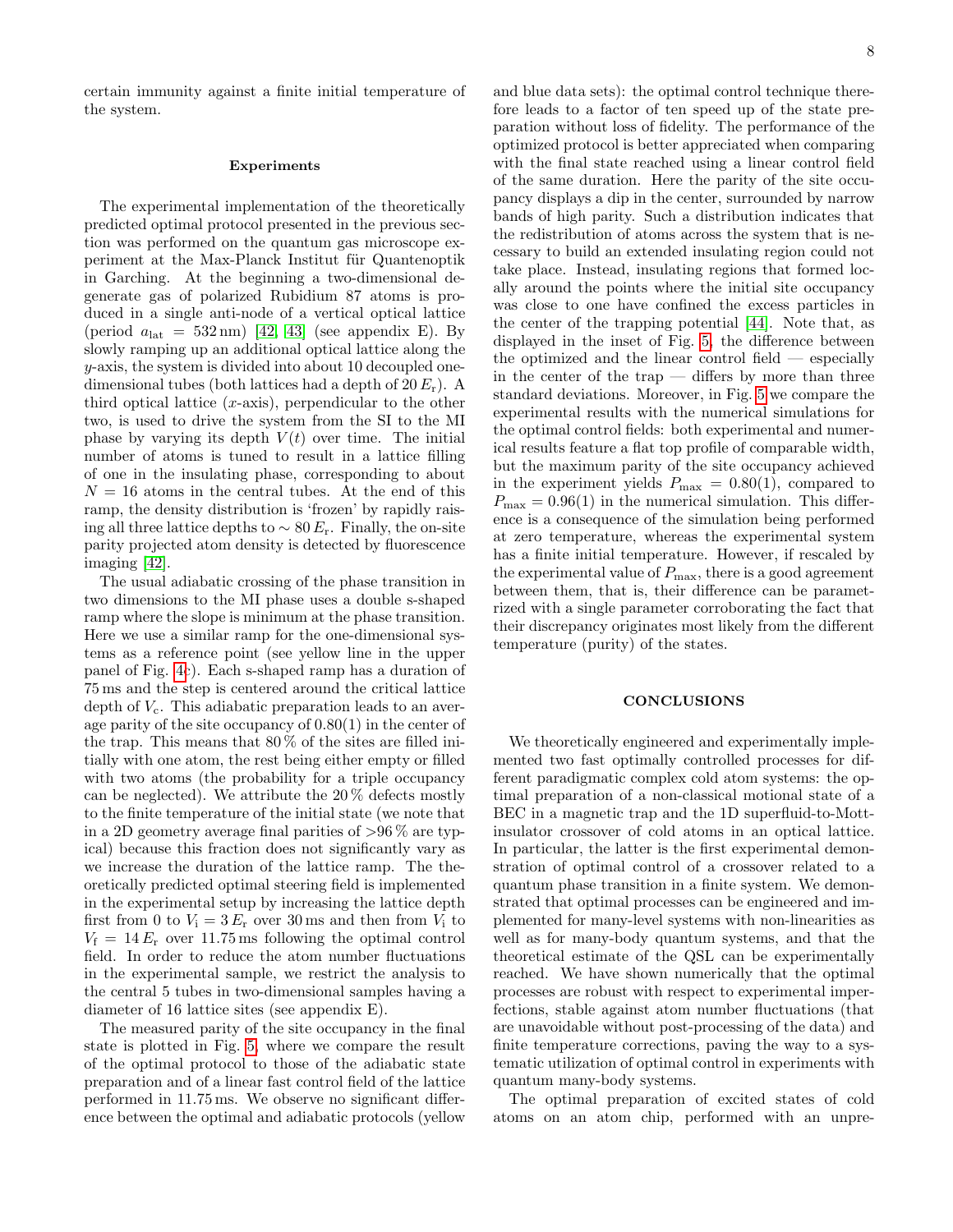cedented fast process, open new perspectives for the development of accurate and sophisticated protocols for sensing, interferometry and cold atom manipulations. The numerical and experimental results on the SF-MI crossing demonstrate that the purity of the state reached by the fast optimal protocol is the same as the one obtained by means of the adiabatic protocol. This experiment indicates that, along the same lines, the generic adiabatic quantum computation scheme can be in principle performed in a fast and optimal way (i.e. not adiabatically). Finally, the speedup of these processes naturally reduces the detrimental effects of decoherence in the system and thus paves the way to the experimental realization of protocols of increasing complexity in the near future.

The Garching team acknowledges support by T. Fukuhara, M. Endres, P. Schauß and J. Zeiher. The Vienna team acknowledges the support of R. Bücker,  $T$ . Berrada, J.-F. Schaff, M. Pigneur, M. Maiwöger, Wu RuGway and T. Schumm at different stages of the project. A. N. acknowledges A. I. Streltsov for using the code of the multi-configurational time-dependent Hartree Method for bosons in order to check the validity of the mean-field description of the atom chip optimal process. We acknowledge support from the German Research Foundation (DFG) through the SFB/TRR21, the Hamburg Centre for Ultrafast Imaging - Structure, Dynamics and Control of Matter at the Atomic Scale, the Max-Planck-Society, and the EU through SIQS, RYSQ, UQUAM, ETAB. This work was performed on the computational resource bwUniCluster funded by the Ministry of Science, Research and Arts and the Universities of the State of Baden-W¨urttemberg, Germany, within the framework program bwHPC.

## APPENDIX

### A. CRAB optimal control

Optimal control theory is devoted to find the solution to functional minimizations of the form  $\min_{V(t)} F(V(t)),$ where  $V(t)$  is the control field and F a figure of merit to be computed via a dynamical law that describes the time evolution of the system. In QOC problems, the dynamical law is given by a Liouvillian equation for the system density matrix, which for pure states reduces to the time-dependent Schrödinger equation. Typical figures of merit are the overlap fidelity of the final state with respect to some given target state, the final energy of the system or some other interesting properties of the final state or of the path followed between the initial and the final state. Finally, figures of merit might include also constraints as the maximal power used to drive the system, the limited band-width of the control field or any other experimental constraints to be satisfied. In this work we employ the CRAB optimal

control approach, that is, the optimization is implemented by looking for an optimal control field of the form  $V(t) = V_0(t) f(t)$ , where  $V_0(t)$  is some guess function we can use to include our physical intuition on the problem, or a preexisting solution to a simplified version of the complete optimal control problem, and  $f(t)$  is a correction expressed in a truncated and randomized basis. For example, one could work in a truncated Fourier series of the form  $f(t) = 1 + \sum_k [A_k \sin(\nu_k t) + B_k \cos(\nu_k t)]/\Gamma(t)$ where  $k = 1, ..., n_f, \overline{\nu_k} = 2\pi (k + r_k)/T$  are randomized Fourier harmonics with  $T$  the total time evolution,  $r_k \in [-1/2, 1/2]$  are random uniformly distributed, and  $\Gamma(t)$  is a normalization function to keep the initial and final control field values fixed. The optimization problem is then reformulated as the extremization of a multivariable function  $F(A_k, B_k, \nu_k)$ , which can be performed with standard numerical algorithms, also gradient-free to improve their efficiency [\[28\]](#page-11-7). This approach has been successfully applied to different systems and protocols and it has been shown that it allows to achieve an efficient control of many-body quantum system dynamics [\[15](#page-10-6)[–17,](#page-10-10) [45\]](#page-11-23). It has also been theoretically shown that the minimal value of the final figure of merit drops exponentially with the number of optimization parameters  $n_f$ , property that guaranties in most cases of interests an efficient and quick convergence to optimal control fields that results in errors comparable to experimental ones [\[18\]](#page-10-11).

## B. Effective one-dimensional Gross-Pitaevskii equation

The displacement of the trap, needed to excite a quasi-1D BEC as discussed in the first experiment of the paper, occurs along one of the two transverse directions, where the confinement is much stronger than in the axial direction (the frequency ratio between the transverse and the axial confinements is about  $10^2$ ). Usually, see for instance Ref. [\[33\]](#page-11-12), a quasi-1D GPE for the axial motion is derived under the assumptions that the motion is effectively frozen to the ground state of the transverse confinement and that the atomic interactions can be described by a contact potential. Nonetheless, we shall now show that an effective GPE for the motion along one of the two transverse directions (hereafter the y axis) can be obtained, since the dynamics along the y-direction is much faster than in the axial one (hereafter the  $x$  axis), and therefore phononic (axial) excitations can be neglected during the transfer process.

To this end, we first compute the Heisenberg equation of motion for the atomic quantum field operator  $\hat{\Psi}(\mathbf{r})$ . Then, we perform the replacement  $\hat{\Psi}(\mathbf{r}) \mapsto$  $\Psi(\mathbf{r})$ . Then, we perform the replacement  $\Psi(\mathbf{r}) \mapsto$ <br> $\Psi(\mathbf{r}) = \sqrt{N} \psi(x) \psi(y) \psi(z)$  with N being the atom number,  $\psi(x) = \sqrt{n_1(x)}$ ,  $\psi(z) = \left(\frac{m\omega_z}{\pi\hbar}\right)^{1/4} e^{-\frac{m\omega_z}{2\hbar}z^2}$ , whereas the axial atomic density of the quasi condensate is given by  $n_1(x) = \alpha[1-(x/L)^2]\{\alpha[1-(x/L)^2]+4\}/(16a_{3D}^s)$  such that  $\int_{-L}^{L} dx \, n_1(x) = N$  [\[46\]](#page-11-24) ( $a_{3D}^s$  is the three dimensional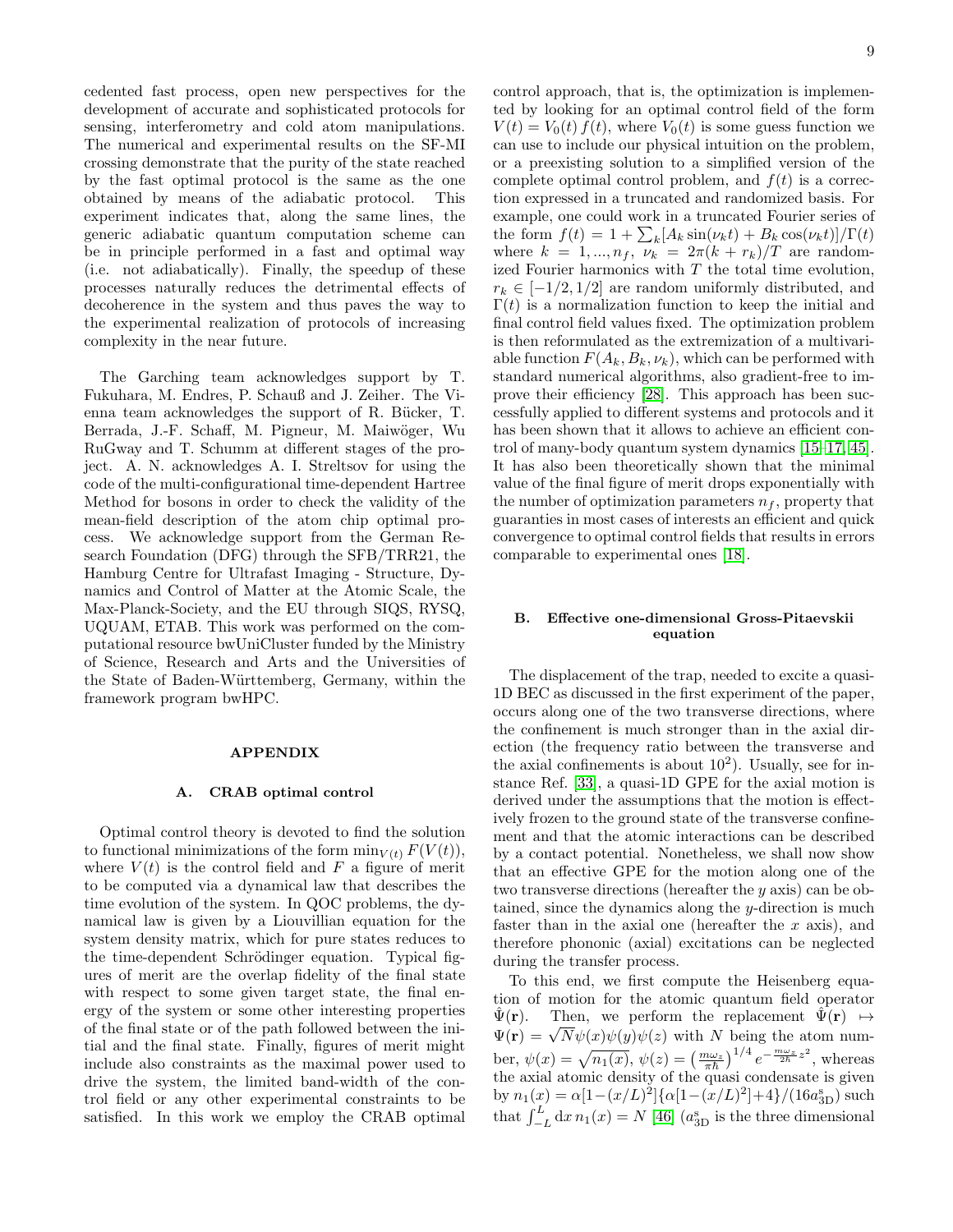s-wave scattering length). Here  $m$  is the atomic mass,  $\omega_z$  the trap frequency of the harmonic confinement in the z direction,  $2L = 2a_x^2\sqrt{\alpha}/a_{\perp}$  the size of the condensate along the axial direction with  $a_x = \sqrt{\hbar/m\omega_x}$ ,  $a_{\perp} = \sqrt{\hbar/m\omega_{\perp}}, \text{ and } \omega_{\perp} = \sqrt{\omega_y\omega_z}.$  The parameter  $\alpha$  is obtained by solving the algebraic equation  $\alpha^3(\alpha +$  $(5)^2 - (15Na_{\perp}a_{3D}^s)^2/a_x^4 = 0$ . Now, by integrating over  $x$  and  $z$  the equation of motion of the matter-wave field  $\Psi(\mathbf{r})$ , we obtain the effective GPE reported in Eq. [\(1\)](#page-3-1), with  $g_{1D}(N) = g_{3D} \mathcal{I}_x/(\sqrt{2\pi} a_z)$ ,  $g_{3D} = 4\pi \hbar^2 a_{3D}^s/m$ , and  $\mathcal{I}_x = \alpha^2 L(\alpha^2 + 9\alpha + 21)/[315(a_{3D}^s N)^2]$ . Hence, contrary to the usual coupling constant for a quasi-1D trapped atomic Bose gas [\[47\]](#page-11-25), in our scenario the coupling constant relies on the atom number as well. We also note that for a fixed atom number the nonlinearity in Eq. [\(1\)](#page-3-1) is smaller than in a genuine quasi-1D quantum Bose gas, and therefore a multiorbital description of the dynamics does not provide any significant improvement to our mean field theory, as we have checked via the multiconfigurational time-dependent Hartree method for bosons [\[24\]](#page-11-4).

Finally, we note that in order to analyze the structure of the spectrum of the optimal control field, we have solved the Bogoliubov–de Gennes equations [\[33\]](#page-11-12) for the GP ground  $(\phi_0)$  and first excited  $(\phi_1)$  states, that is, we solved the eigenvalue equations  $\mathcal{L}_{0,1}(u_k, v_k)^T =$  $\hbar\omega_k(u_k,v_k)^T$ , with the Bogoliubov–de Gennes operator given by [\[48\]](#page-11-26)

$$
\mathcal{L}_{0,1} = \begin{pmatrix} \hat{H}_{\text{gp}}[2|\phi_{0,1}|^2] - \mu_{0,1} & g_{1D}\phi_{0,1}^2 \\ -g_{1D}\phi_{0,1}^{*2} & -\hat{H}_{\text{gp}}[2|\phi_{0,1}|^2] + \mu_{0,1} \end{pmatrix} . \tag{3}
$$

Here  $\mu_0(\mu_1)$  is the chemical potential corresponding to  $\phi_0(y)$  [to  $\phi_1(y)$ ]. For more details, we refer to Ref. [\[48\]](#page-11-26).

### C. BEC on atom chip experimental setup

The experimental setup consists in a quantum degenerate Bose gas of Rubidium 87 atoms trapped on an atom chip. The atom chip is a square multilayer structure covered in current-carrying gold wires. The central DC wire together with homogeneous external magnetic fields form a strongly confining anisotropic Ioffe-Pritchard trap of aspect ratio of  $\sim$  200. Transversally, the trap is dressed by radio-frequency fields to form an effective slightly anharmonic potential [\[49\]](#page-11-27). As we outlined in the main text, the exact anharmonic potential has been approximated with a polynomial  $V(y, t) = p_2 [y - \lambda(t)]^2 +$  $p_4 [y - \lambda(t)]^4 + p_6 [y - \lambda(t)]^6$ , whose fit parameters are:  $p_2 = 2\pi\hbar \times 310/r_0^2 J/m^2$ ,  $p_4 = 2\pi\hbar \times 13.6/r_0^4 J/m^4$ , and  $p_6 = 2\pi\hbar \times 0.0634/r_0^6 \text{ J/m}^6$  with  $r_0 = 172 \cdot 10^{-9} \text{m}$ . This experiment was performed with the potential described in Ref. [\[30\]](#page-11-9). The measured frequency in the  $y$  direction is  $\nu = 1.77 \text{ kHz}$ . The atomic gas is cold enough  $(T < 50 \text{ nK} \simeq h/k_B \times 1 \text{ kHz})$  and the chemical poten-

tial small enough ( $\mu/h \simeq 0.6$  kHz for  $N \sim 700$ ) that the system sits in the ground state of this potential.

To realize transfers between motional states, the potential is displaced according to the optimized control field using an external wire, located as far away from the trapping wires as possible. This simple scheme leads to a close-to-horizontal displacement, with, however, a  $19^{\circ}$  tilt with respect to the y direction. Excitations in the z-direction are anyway limited by the anisotropy of the potential but, to avoid them more completely, the angle can also be compensated for by tilting the axes of the trapping potential using the radio-frequency dressing. This configuration has been used to take the present data. However, an alternative scheme using an offset current on the radio-frequency wires has been implemented as well, enabling a purely horizontal displacement and leading to similar results.

Following the displacement in real time is not possible, but recording the evolution of the momentum distribution in the trap is. For this, the atomic cloud is released from the trap at different times during and after the transfer process, and imaged after 46 ms time of flight. These images are integrated to obtain the density distribution along the  $y$  direction as illustrated on Fig. 1b, and stacked to construct and represent the time evolution of the density after time-of-flight as shown on Fig. 3b. Due to the fast expansion of the cloud after the strongly confining trap is switched off, the interactions become rapidly negligible and the imaged density is homothetic to the in-trap momentum distribution. The atomic cloud is imaged by fluorescence when it falls through the light sheet, which is a very thin ( $\sim 40 \,\text{\mu m}$ ) layer of laser light formed by two counter-propagating laser beams, slightly detuned from resonance. Part of the emitted photons are then captured by an objective located below the light sheet, and the atom imaged with an EMCCD camera [\[35\]](#page-11-14).

<span id="page-9-0"></span>The efficiency of the transfer and the errorbars on it are extracted from these density evolution patterns by comparison to GPE simulations, as in Ref. [\[30\]](#page-11-9). The 1D GPE evolution of the momentum distribution in the transverse potential is calculated starting from an initial superposition of states  $|\Psi_{initial}\rangle = \sum_{k} \sqrt{p_k} e^{i\theta_k} |k\rangle$  where  $k \in {0, 1, 2}$  corresponds to the ground, first excited and second excited states in the transverse direction of interest. A fit to the experimental data with the GPE simulation of the momentum distribution evolution, using the  $p_k$ 's and  $\theta_k$ 's as fit parameters, yields the ratio of population in the first excited state,  $p_1$ , which corresponds to the fidelity as defined for the optimization.

### D. Density matrix renormalization group

The Density Matrix Renormalization Group (DMRG) is a numerical technique tailored to one-dimensional, correlated quantum many-body systems on a lattice [\[22,](#page-11-2) [23\]](#page-11-3). In its modern formulation, it exploits a tensor-network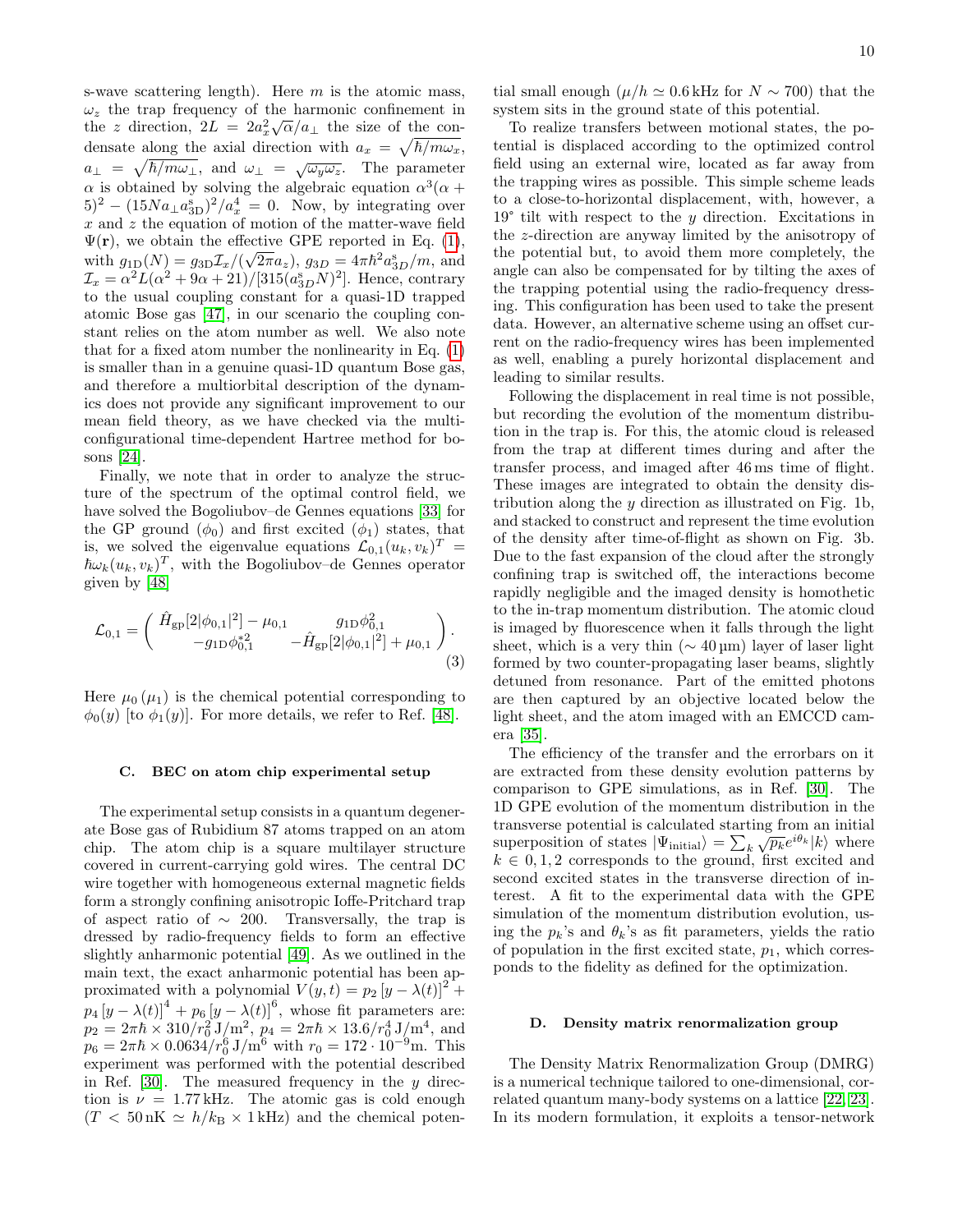ansatz (namely a Matrix Product State) – dependent on an auxiliary dimension  $\chi$  – to efficiently represent a many-body state with a polynomial number of free parameters as a function of the number of lattice sites. By means of different minimization techniques it is possible to obtain a faithful representation of the eigenstate properties of the system and exploiting the few-body shortrange nature of the interaction among different sites and the Suzuki-Trotter formalism, it is possible to numerically simulate the time evolution of many-different setups. In particular, the process considered here can be efficiently simulated with up to tens of sites  $L$  and particles N. Recently, t-DMRG has been merged with optimal control theory by means of the CRAB optimal control technique described in appendix A. All simulations have been made with auxiliary dimension of up to  $\chi = 24$ , Trotter step  $\Delta t = 10^{-2} \hbar \dot{E}_{\rm r}$  and truncation error below  $\epsilon \leq 10^{-5}$ .

# E. Cold atoms in the optical lattice experimental setup

For preparing a Rubidium 87 gas in a 1D geometry, we first prepare a two-dimensional (2D) gas by loading a three-dimensional BEC in a red-detuned optical lattice along the vertical  $z$  direction, which is the imaging direction. We then single out one of the filled lattice nodes and remove all the others by combining a strong magnetic field gradient along the lattice axis, a microwave transfer between two hyperfine states and a resonant optical pulse, as described in Ref. [\[42\]](#page-11-20). Once a single 2D gas is isolated, we adiabatically switch on (200 ms) a second

- <span id="page-10-0"></span>[1] G. Rosi, F. Sorrentino, L. Cacciapuoti, M. Prevedelli, and G. M. Tino, Nature 510[, 518 \(2014\).](http://dx.doi.org/ 10.1038/nature13433)
- [2] N. Poli, F.-Y. Wang, M. G. Tarallo, A. Alberti, M. Prevedelli, and G. M. Tino, [Phys. Rev. Lett.](http://dx.doi.org/ 10.1103/PhysRevLett.106.038501) 106, 038501 [\(2011\).](http://dx.doi.org/ 10.1103/PhysRevLett.106.038501)
- [3] P. Neumann, I. Jakobi, F. Dolde, C. Burk, R. Reuter, G. Waldherr, J. Honert, T. Wolf, A. Brunner, J. H. Shim, D. Suter, H. Sumiya, J. Isoya, and J. Wrachtrup, [Nano](http://dx.doi.org/ 10.1021/nl401216y) Lett. 13[, 2738 \(2013\).](http://dx.doi.org/ 10.1021/nl401216y)
- [4] B. J. Bloom, T. L. Nicholson, J. R. Williams, S. L. Campbell, M. Bishof, X. Zhang, W. Zhang, S. L. Bromley, and J. Ye, Nature 506[, 71 \(2014\).](http://dx.doi.org/ 10.1038/nature12941)
- [5] I. Bloch, J. Dalibard, and S. Nascimbène, [Nat. Phys.](http://dx.doi.org/10.1038/nphys2259) 8, [267 \(2012\).](http://dx.doi.org/10.1038/nphys2259)
- <span id="page-10-1"></span>[6] I. Georgescu, S. Ashhab, and F. Nori, [Rev. Mod. Phys.](http://dx.doi.org/10.1103/RevModPhys.86.153) 86[, 153 \(2014\).](http://dx.doi.org/10.1103/RevModPhys.86.153)
- <span id="page-10-2"></span>[7] D. E. Kirk, Optimal Control Theory: An Introduction (Dover Pubn Inc, Mineola, N.Y, 2004).
- <span id="page-10-3"></span>[8] C. Brif, R. Chakrabarti, and H. Rabitz, [New J. Phys.](http://dx.doi.org/10.1088/1367-2630/12/7/075008) 12[, 075008 \(2010\).](http://dx.doi.org/10.1088/1367-2630/12/7/075008)
- <span id="page-10-4"></span>[9] K. Bhattacharyya, [J. Phys. A: Math. Gen.](http://dx.doi.org/10.1088/0305-4470/16/13/021) 16, 2993 [\(1983\).](http://dx.doi.org/10.1088/0305-4470/16/13/021)

optical lattice in the horizontal y direction, thereby forming an array of 1D tubes. The remaining tunnel coupling strength between neighboring tubes is estimated to be  $J/h = 5.05$  Hz using standard band structure calculations, which has a negligible effect over the duration of the experiment. The lattice along the 1D gas  $(x\text{-axis})$ , which drives the transition from the superfluid to the Mott-insulating state, is turned on and slowly ramped up to  $3 E_r$  within 30 ms. This is the initial state for the ramps to  $14 E_r$  described in the main text.

Due to the presence of an external harmonic confinement in each direction of space, the length of the 1D gas is bound to at most 16 sites in order to maintain a filling of one atom per site in the Mott-insulating regime. For the data analysis we focused on the central 5 tubes so as to ensure that the harmonic confinement along the tubes was approximately constant. The experiment was repeated 176 times for each control field profile (linear, adiabatic and optimal), therefore yielding a statistical ensemble of 880 independent samples. Because the imaging process only gives access to the parity of the density distribution we could not sort the samples according to their atom number. We therefore included all available data in the analysis. However, based on the measured radius of the 2D gas, we are confident that the atom number in the central 5 tubes was close to 16 in average with fluctuations of the order of  $\pm 1$  atom. The temperature of the gas in the Mott-insulating regime can be extracted from the measured density profile [\[42\]](#page-11-20). We find typically  $T \sim 0.1$  U/k<sub>B</sub>, where k<sub>B</sub> is the Boltzmann constant. We were unable to achieve lower temperatures with the protocol used in this study, where the inital 2D gas is first loaded in the optical lattice along the y-direction (instead of the x- and y-lattices to be ramped simultaneously).

- [10] N. Margolus and L. B. Levitin, [Physica D: Nonlinear Phe](http://www.sciencedirect.com/science/article/pii/S0167278998000542)nomena 120[, 188 \(1998\).](http://www.sciencedirect.com/science/article/pii/S0167278998000542)
- [11] L. B. Levitin and T. Toffoli, [Phys. Rev. Lett.](http://journals.aps.org/prl/abstract/10.1103/PhysRevLett.103.160502) 103, 160502 [\(2009\).](http://journals.aps.org/prl/abstract/10.1103/PhysRevLett.103.160502)
- [12] S. Deffner and E. Lutz, [Phys. Rev. Lett.](http://dx.doi.org/10.1103/PhysRevLett.111.010402) 111, 010402 [\(2013\).](http://dx.doi.org/10.1103/PhysRevLett.111.010402)
- <span id="page-10-9"></span>[13] A. del Campo, I. L. Egusquiza, M. B. Plenio, and S. F. Huelga, [Phys. Rev. Lett.](http://dx.doi.org/10.1103/PhysRevLett.110.050403) 110, 050403 (2013).
- <span id="page-10-5"></span>[14] M. G. Bason, M. Viteau, N. Malossi, P. Huillery, E. Arimondo, D. Ciampini, R. Fazio, V. Giovannetti, R. Mannella, and O. Morsch, Nat. Phys. 8[, 147 \(2012\).](http://www.nature.com/articles/nphys2170)
- <span id="page-10-6"></span>[15] P. Doria, T. Calarco, and S. Montangero, [Phys. Rev.](http://dx.doi.org/10.1103/PhysRevLett.106.190501) Lett. 106[, 190501 \(2011\).](http://dx.doi.org/10.1103/PhysRevLett.106.190501)
- <span id="page-10-8"></span>[16] S. Rosi, A. Bernard, N. Fabbri, L. Fallani, C. Fort, M. Inguscio, T. Calarco, and S. Montangero, [Phys. Rev. A](http://dx.doi.org/ 10.1103/PhysRevA.88.021601) 88, [021601 \(2013\).](http://dx.doi.org/ 10.1103/PhysRevA.88.021601)
- <span id="page-10-10"></span>[17] T. Caneva, T. Calarco, and S. Montangero, [New J. Phys.](http://dx.doi.org/10.1088/1367-2630/14/9/093041) 14[, 093041 \(2012\).](http://dx.doi.org/10.1088/1367-2630/14/9/093041)
- <span id="page-10-11"></span>[18] S. Lloyd and S. Montangero, [Phys. Rev. Lett.](http://dx.doi.org/10.1103/PhysRevLett.113.010502) **113**, [010502 \(2014\).](http://dx.doi.org/10.1103/PhysRevLett.113.010502)
- <span id="page-10-7"></span>[19] D. Burgarth, K. Maruyama, M. Murphy, S. Montangero, T. Calarco, F. Nori, and M. B. Plenio, [Phys. Rev. A](http://dx.doi.org/10.1103/PhysRevA.81.040303) 81,